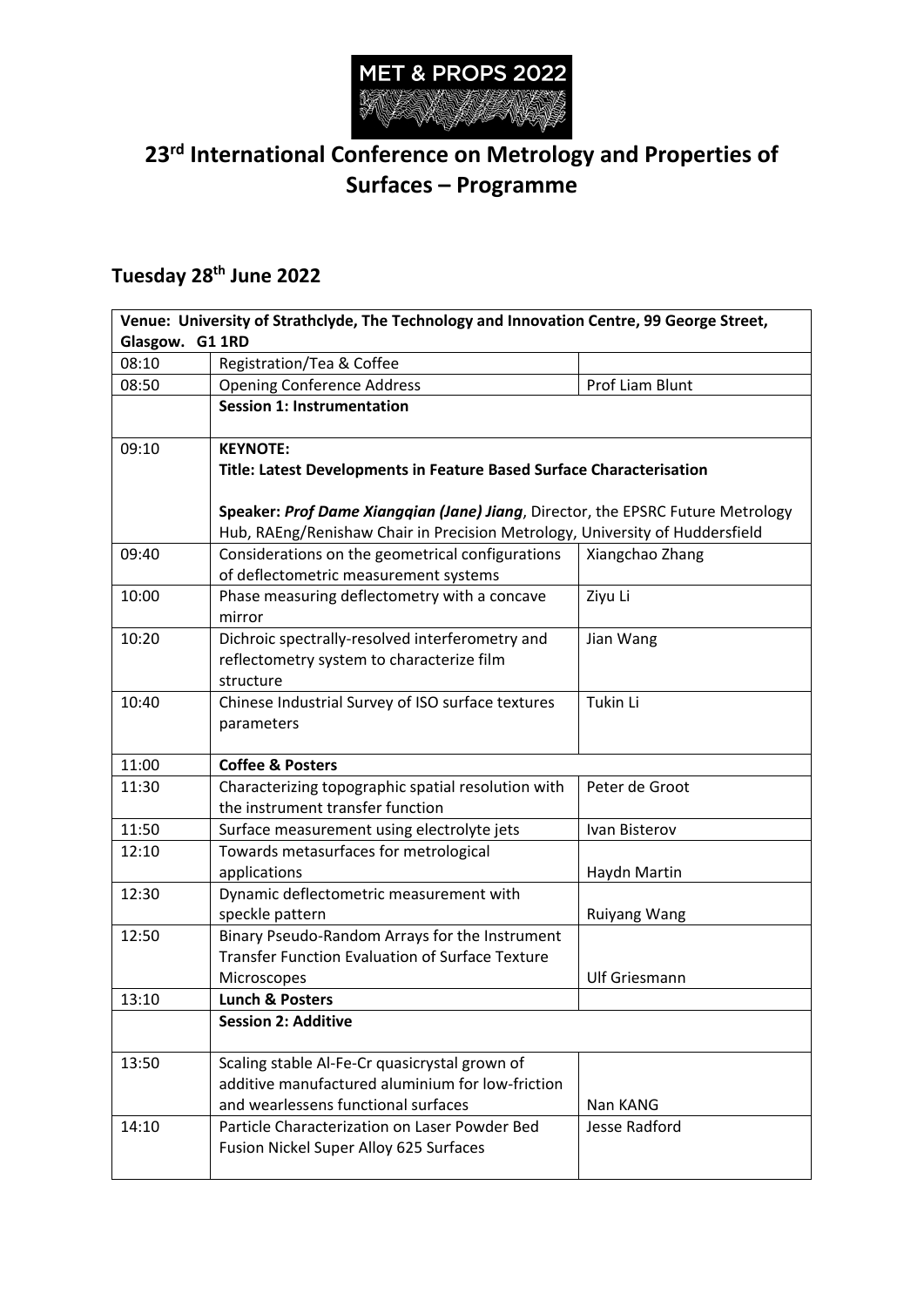| 14:30 | Multiscale geometric characterizations of          |                             |
|-------|----------------------------------------------------|-----------------------------|
|       | additively manufactured parts - a re-entrant story | Tomasz Bartkowiak           |
| 14:50 | Characterizing topographic spatial resolution with |                             |
|       | the instrument transfer function                   | Peter de Groot              |
|       |                                                    |                             |
| 15:10 | A fringe projection system                         |                             |
|       | calibration method based on single image           | Jin Yu                      |
|       |                                                    |                             |
| 15.40 | Characterizing topographic spatial resolution with |                             |
|       | the instrument transfer function                   | Peter de Groot              |
|       |                                                    |                             |
| 16.00 | <b>Poster and Exhibition</b>                       |                             |
|       | <b>Refreshments</b>                                |                             |
| 16:20 | End of Day                                         |                             |
| 19.00 | <b>Reception Drinks at Glasgow City Chambers</b>   | George Square, Glasgow G2   |
|       |                                                    | 1DU                         |
| 20.30 | Speaker's Dinner at Corinthian Club                | 191 Ingram Street, Merchant |
|       |                                                    | City, Glasgow G1 1DA        |

## **Wednesday 29th June 2022**

|        | <b>Session 3: Applications/Characterisation</b>                                                                           |                     |
|--------|---------------------------------------------------------------------------------------------------------------------------|---------------------|
| 09:00' | <b>KEYNOTE:</b><br>Title: Textured surfaces: how do we measure, simulate, and test them for<br>tribological applications? |                     |
|        | Speaker: Henara Costa, Associate Professor, Federal University of Uberlandia, Brazil                                      |                     |
| 09:30  | The High Tactile Resolution of the Human Finger                                                                           |                     |
|        | at Texture Scales: TouchyFinger Technology                                                                                | Hassan Zahouani     |
| 09:50  | Fused Metrology Methods for the Analysis of Hip                                                                           |                     |
|        | <b>Implant Tribology</b>                                                                                                  | Joe Pashley         |
| 10:10  | Topographical analysis of impressions in the                                                                              |                     |
|        | <b>Brinells hardness test</b>                                                                                             | Karol Grochalski    |
| 10:30  | A multiscale approach to investigating haptic                                                                             |                     |
|        | perception of surfaces                                                                                                    | Johan Berglund      |
| 10:50  | Frictional performance of textured surfaces in                                                                            |                     |
|        | various lubricated reciprocating conditions                                                                               | <b>Pawel Pawlus</b> |
| 11:10  | <b>Coffee &amp; Posters</b>                                                                                               |                     |
| 11:40  | Towards a future standardization for optical                                                                              |                     |
|        | profilometry measurement of ball-on-flat linear                                                                           |                     |
|        | reciprocating test wear scars                                                                                             | Alaitz Zabala       |
| 12:00  | Contribution of multiscale analysis to the                                                                                |                     |
|        | understanding of friction evolution of aggregates                                                                         |                     |
|        | surface                                                                                                                   | Wiyao Edjeou        |
| 12:20  | Analysis of tire/road wear process: the texture                                                                           |                     |
|        | effect                                                                                                                    | Manuela Gennesseaux |
| 12:40  | <b>Lunch &amp; Posters</b>                                                                                                |                     |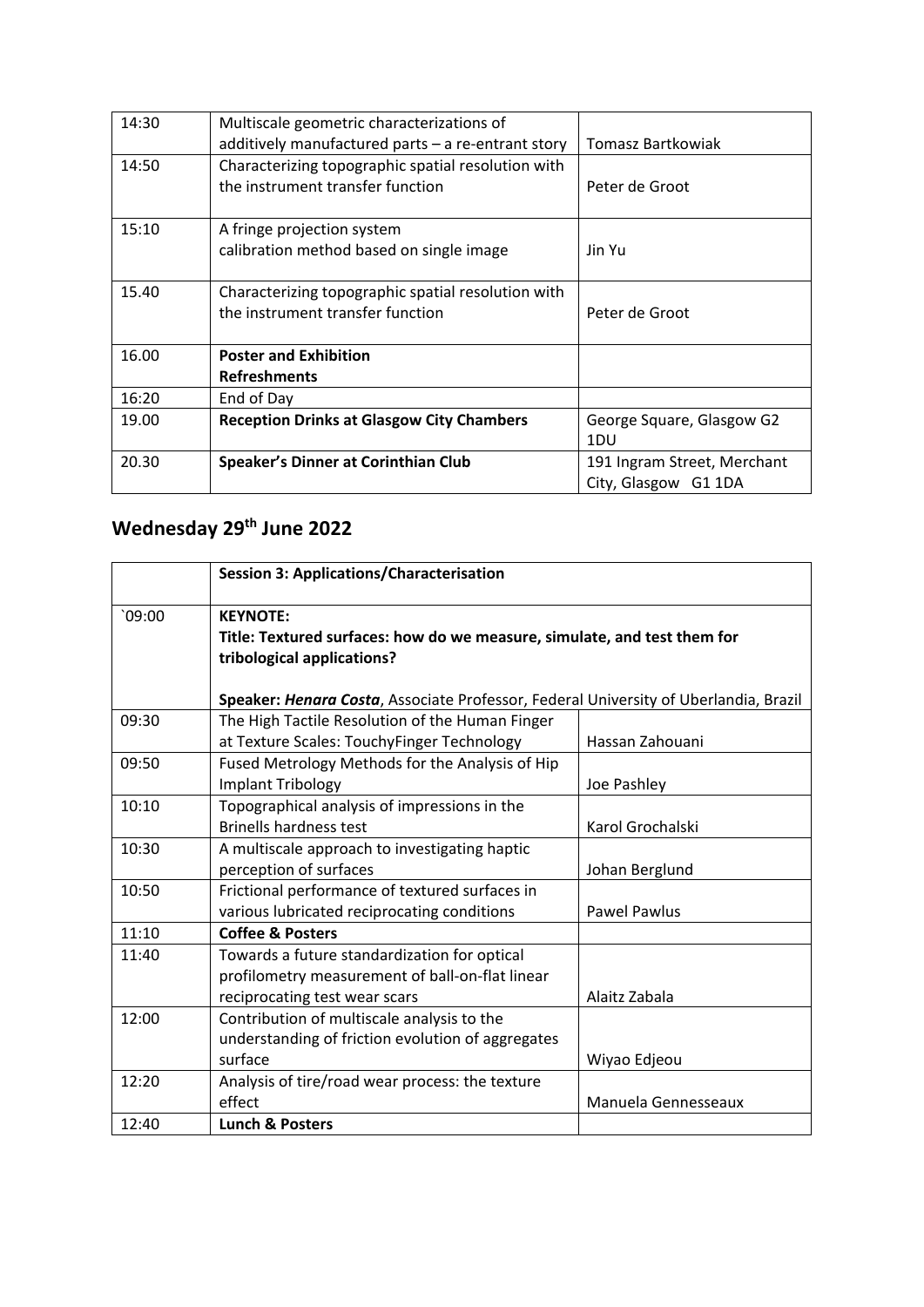|       | <b>Session 4: Applications/Maths/Data</b>          |                            |
|-------|----------------------------------------------------|----------------------------|
|       |                                                    |                            |
| 13:40 | Performance comparison of machine learning         |                            |
|       | models for the characterisation of additive        |                            |
|       | surfaces using light scattering                    | Mingu Liu                  |
| 14:00 | Smoothing Spline Filter with Tension: numerically  |                            |
|       | stale implementation, filter-transfer-             |                            |
|       | characteristics, and fast IIR-Filter approach      |                            |
|       |                                                    | Jörg Seewig                |
| 14:20 | A General Framework for the Characterisation of    |                            |
|       | Triangle Mesh based Freeform Surface and its       |                            |
|       | Applications in Additive Manufacturing Metrology   | Wenhan Zeng                |
| 14:40 | Characterization of aperiodic surfaces with mesh-  |                            |
|       | based parameters                                   | Sophie Groger              |
| 15:00 | Surface representation and filtering by combining  |                            |
|       | the discrete legendre and cosine transform         | Han Haitjema               |
| 15:20 | <b>Coffee &amp; Posters</b>                        |                            |
| 15:40 | Uncertainty propagation for surface height         |                            |
|       | parameters using the metrological characteristics  |                            |
|       | approach                                           | <b>Athanasios Pappas</b>   |
| 16:00 | On communicating extruded aluminium surface        |                            |
|       | quality along the supply chain - a customer        |                            |
|       | approach to sustainable surfaces                   | Sabina Rebeggiani          |
| 16:20 | Robust surface profile envelope estimation using a |                            |
|       | beam surface contact model                         | Tycho Groche               |
| 16:40 | A data driven evaluation of surface texture        |                            |
|       | parameters for quantitative defect recognition     |                            |
|       | and classification                                 | <b>Jesse Redford</b>       |
| 17:00 | End of Day 2                                       |                            |
|       | Main Conference Dinner: Royal College of           | 232-242 St Vincent Street, |
|       | <b>Physicians and Surgeons</b>                     | Glasgow G2 5RJ             |

## **Thursday 30th June 2022**

|       | <b>Session 5: Characterisation/Manufacture</b>                                                                                                                                                                                            |                      |
|-------|-------------------------------------------------------------------------------------------------------------------------------------------------------------------------------------------------------------------------------------------|----------------------|
| 09:30 | <b>KEYNOTE:</b><br>Title: Measurements of the Past: The Applications of Surface Metrology in<br>Archaeology<br>Speaker: Danielle A. Macdonald, Associate Professor, Department of Anthropology,<br>The University of Tulsa, Oklahoma, USA |                      |
|       |                                                                                                                                                                                                                                           |                      |
| 10:00 | Transparent anisotropic films measurement with a<br>polarized angle-resolved spectroscopy                                                                                                                                                 | Lihua Peng,          |
| 10:20 | A Robust 2D Residual-restrained VMD for Surface<br><b>Texture Analysis</b>                                                                                                                                                                | Zhuowei Lia          |
| 10:40 | <b>Coffee, Posters &amp; Exhibition</b>                                                                                                                                                                                                   |                      |
| 11:20 | When archaeology meets tribology. States of<br>surfaces and light in Bronze Age Crete                                                                                                                                                     | <b>Bastien Rueff</b> |